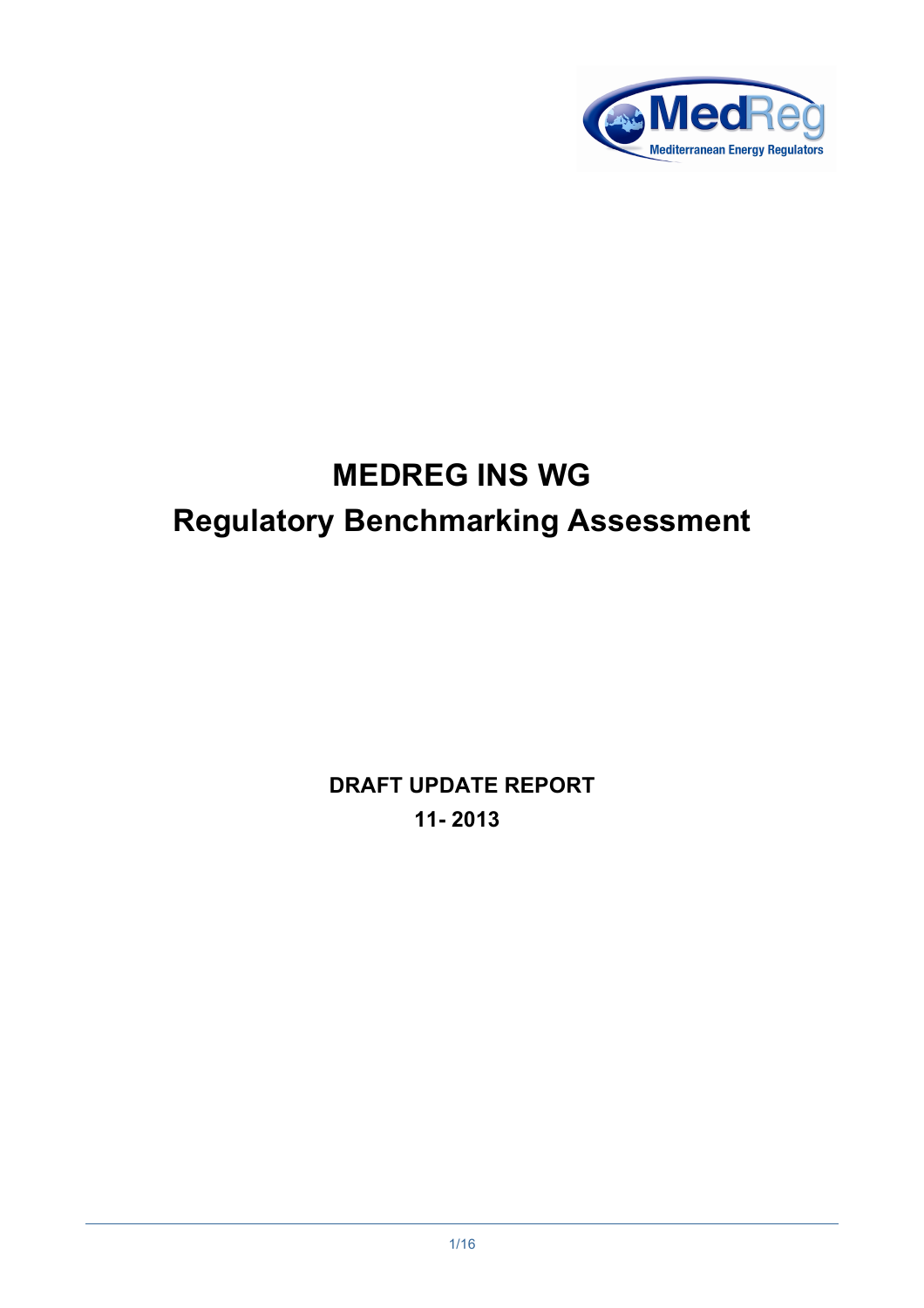# **INTRODUCTION**

The MEDREG AdHoc Group on Institutional issues was instructed following the last MEDREG GA meeting in Lisbon (15 November 2012) to update the regulatory benchmarking already carried out in 2007/2008. **The aim is to get an overview of changes that occurred since the last report and to evaluate to which extend the recommendations have been followed and shared by the members.**

The same questionnaire has been maintained for this update. It is structured around eight (08) chapters, covering various organizational and functional aspects of regulation:

- 1. Legal status
- 2. Independence
- 3. Competencies
- 4. Internal organization
- 5. Procedures for core regulation
- 6. International activities
- 7. Enforcement
- 8. Accountability

On the basis of the available answers, **this report draws the state of play of the principles changes that occurred for each chapter and will be completed in a second step by the comparison with the recommendations report issued in 2008.**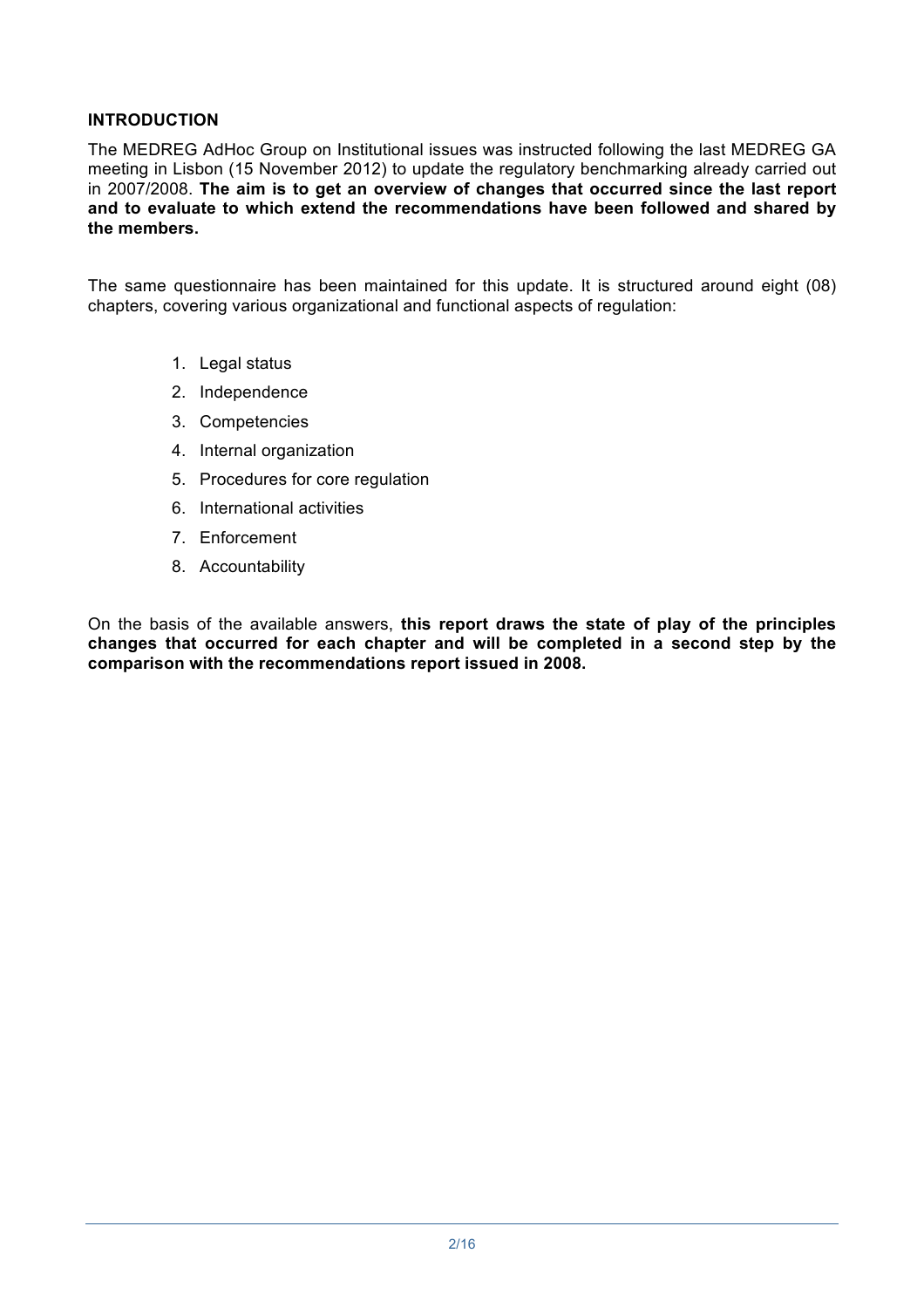Comparing to the first benchmarking study witch has been based on data provided by 18 countries members, this update concerns only the fifteen (15) following members.

| <b>Regulatory authority</b> | <b>Country</b>         | <b>Areas addressed</b>           |
|-----------------------------|------------------------|----------------------------------|
| <b>CREG</b>                 | Algeria                | Electricity, Gas distribution    |
| ERE                         | Albania                | Electricity,                     |
| <b>DERK</b>                 | Bosnia and Herzegovina | Electricity                      |
| <b>HERA</b>                 | Croatia                | Electricity, Oil, Gas, Heat      |
| <b>EGYPTERA</b>             | Egypt                  | Electricity                      |
| <b>CRE</b>                  | France                 | <b>Electricity and Gas</b>       |
| <b>RAE</b>                  | Greece                 | Electricity, Oil, Gas            |
| PUA                         | Israel                 | Electricity                      |
| AEEG                        | Italy                  | Electricity and Gas and water    |
| <b>ERC</b>                  | Jordan                 | Electricity                      |
| <b>MRA</b>                  | Malta                  | All Energies, Water and Minerals |
| <b>ERSE</b>                 | Portugal               | Electricity, Oil, Gas            |
| AGEN-RS                     | Slovenia               | <b>Electricity and Gas</b>       |
| <b>CNE</b>                  | Spain                  | Electricity, Oil, Gas.           |
| <b>EMRA</b>                 | Turkey                 | Electricity, Oil, Gas, LPG       |

Three regulators that have answered the questionnaire in 2008 have not respond to it in 2012 while one new member is added to the list of respondents (Slovenia).

To reach the main objective of this update and to obtain significant assessment of the changes, it is necessary to have at least the same number of contributions.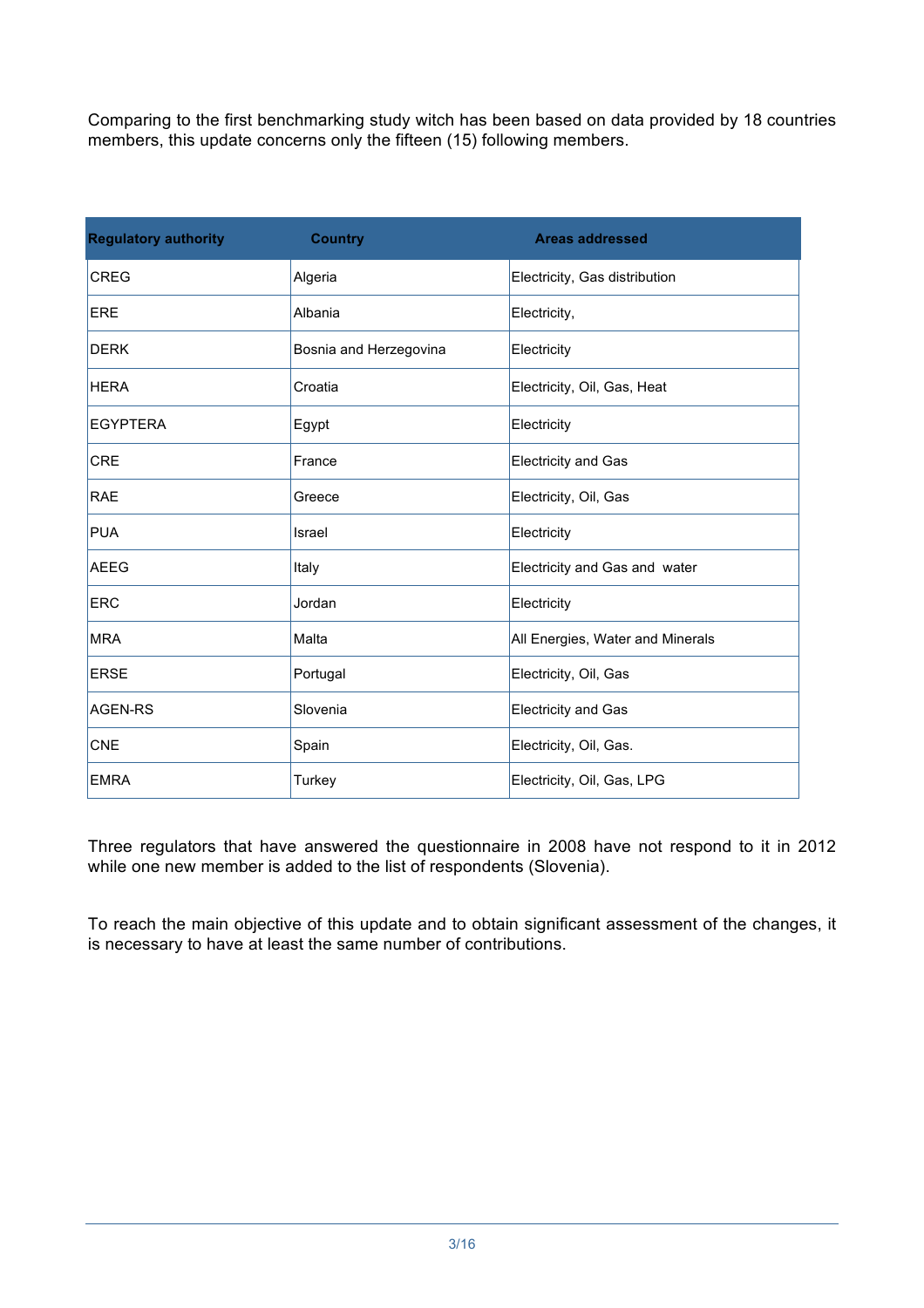# **1. EXECUTIVE SUMMARY AND MAIN CONCLUSIONS**

Analyzing the new answers to the regulatory benchmarking questionnaire with its 187 items shows **some essential changes** for each of the eight (08) chapters, regarding functional and organizational aspects.

**Indeed, some NRAs which were given a number of powers in 2008 lost apparently some of them currently. On the other hand, it has been noticed that other NRAs have acquired some new competencies.** 

The analysis outlined that an important number of changes concerned especially five NRAS without having generally a considerable impact on the report's results.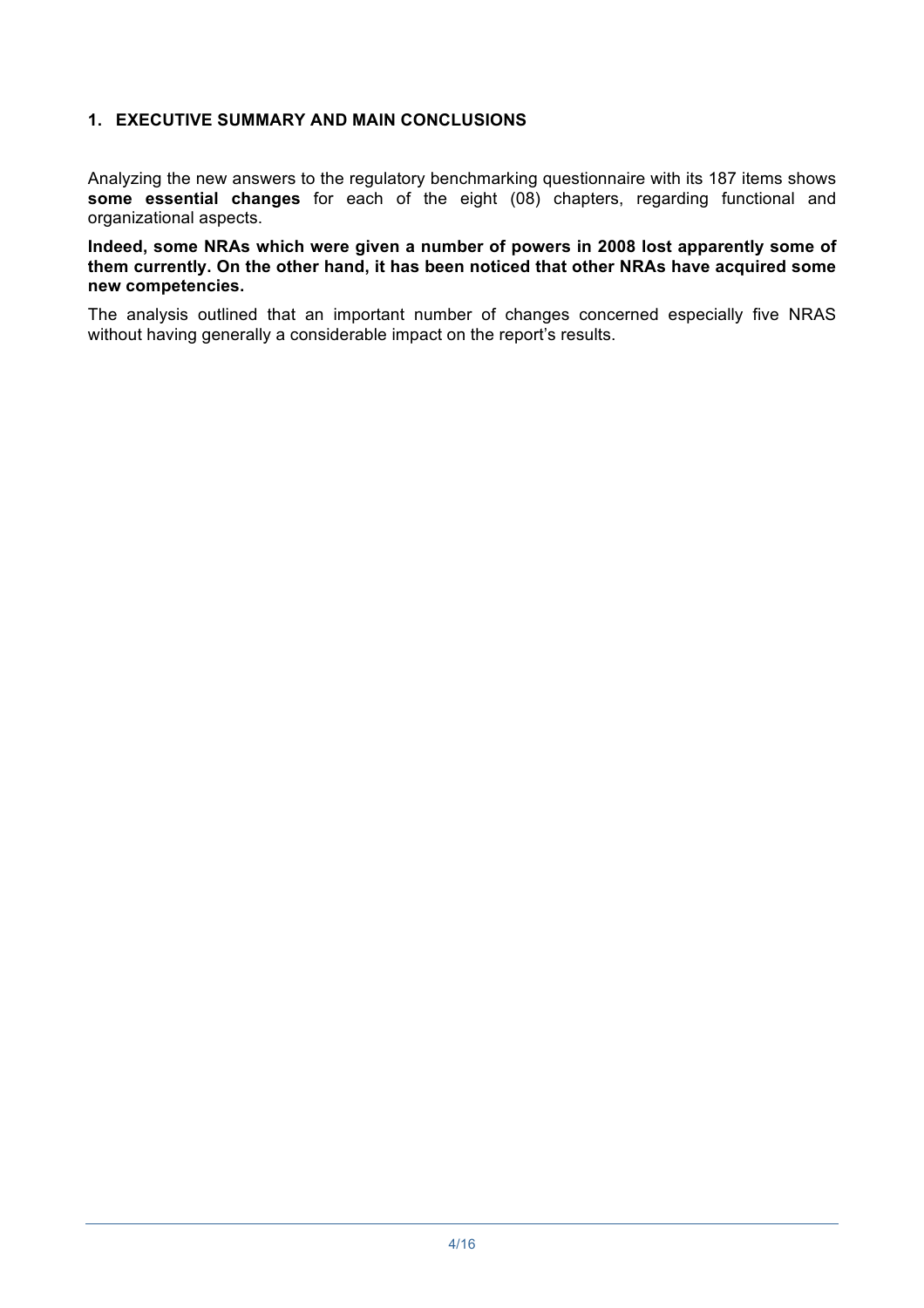# **2. BENCHMARKING STUDY ANALYSIS**

# **2.1. Legal status**

Even if some changes have occurred for three regulatory authorities , all the fifteen (15) National Regulators (NRAs) mentioned in this study confirmed that they have been set up on a specific legal basis, either through primary or secondary legislation or both.

Concerning the composition of the regulatory authorities, the situation observed during the first benchmarking remains the same for all the respondents except one. In fact, the majority (08) of energy regulators is relatively or totally independent from their government's administration while the others (07) remain a governmental body including one more NRA.

Another change has been raised regarding to the areas addressed by the NRA's. Actually, four (04) members out of the fifteen (15) respondents have seen their field of intervention modified, including a new area for three of them and reducing it for another.

# **2.2. Level of independence**

**2.2.1.** Legal and financial independence

A separate legal status and an established budget process appear as permanent principles for all NRA's respondents (15). Except one NRA, they all have their own entire separate budget and 11 out of 15, including one more NRA are partially or totally founded by the energy sector.

As in 2008, the government has still a say in the preparation of the budget for the large majority of the respondents (10 out of 15). The governmental approval is not formally required any more in five (05) cases compared to the previous benchmarking results. Among the countries where the regulatory authority must seek approval for the budget, two (02) respondents gave new declarations regarding the provision of the requested budget amount. In deed, while one of the members who was used to receive the requested amount did not receive it any more, another one gained now this ability.

More than half of the regulatory authorities (9 out of 15) including three more NRAs don't receive funds in the beginning of the year. Actually, the amount is generally split over the year (quarterly).

The power of the regulatory authority to set sector participant fees to meet budgetary needs was given in 2008 to 11 out of 17 authorities versus 5 out of 15 in 2012. It is interesting to notice that three NRAs no longer hold that kind of power; in two of the countries those fees are now directly fixed by law.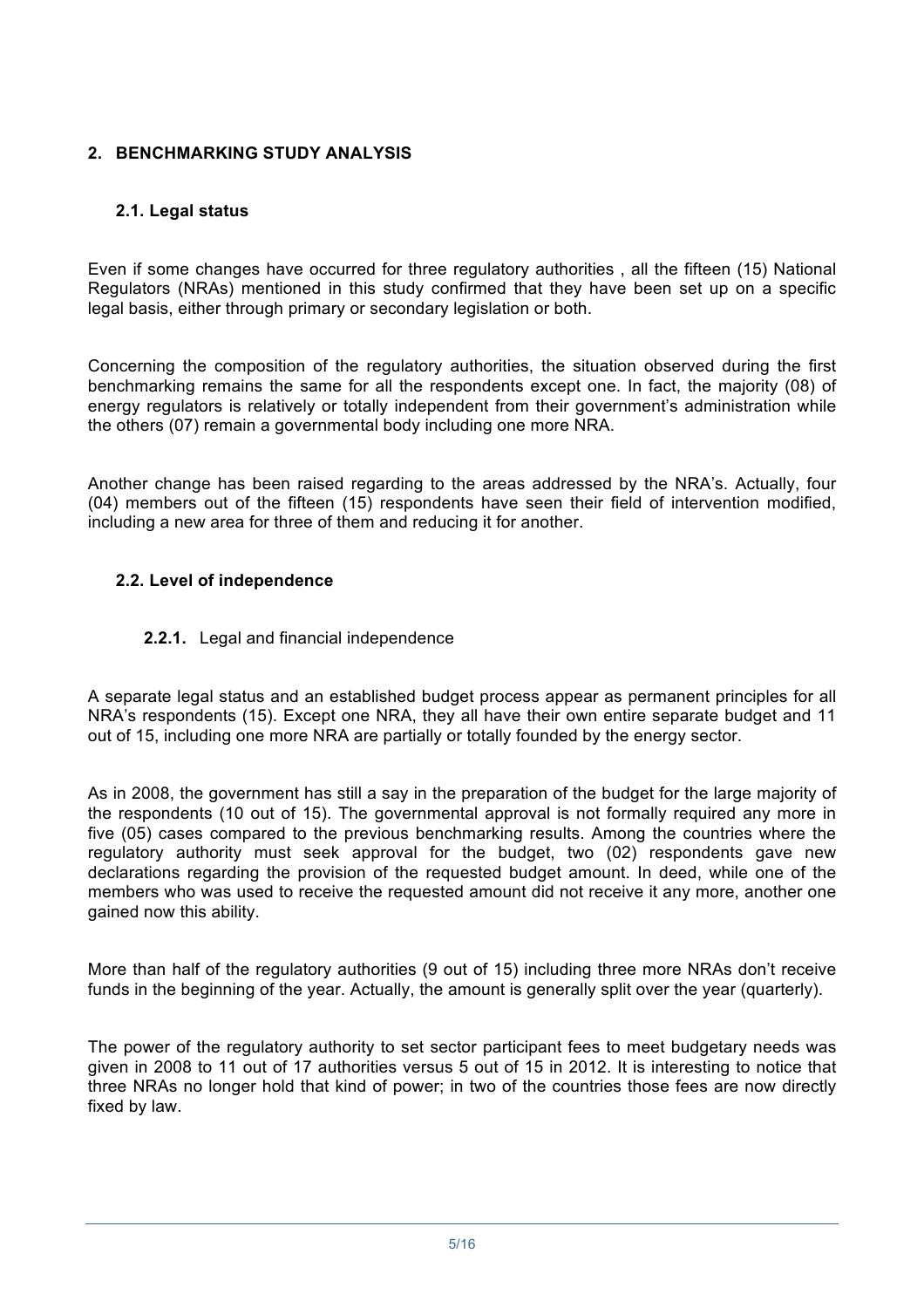More generally, the trend has changed in a good way relating to the constraints encountered by the regulators from the central budget, as just 7 out of 15 instead of 8 out of 17 in 2008, are subject now to such constraints. A noticeable change has occurred in three regulators, two of them are not any longer experiencing this kind of constraints while one is now encountering those constraints.

Finally, an annual audit is still performed in a large majority of NRAs (14), conducted by a governmental body (10) and which scope and terms are defined by law (11).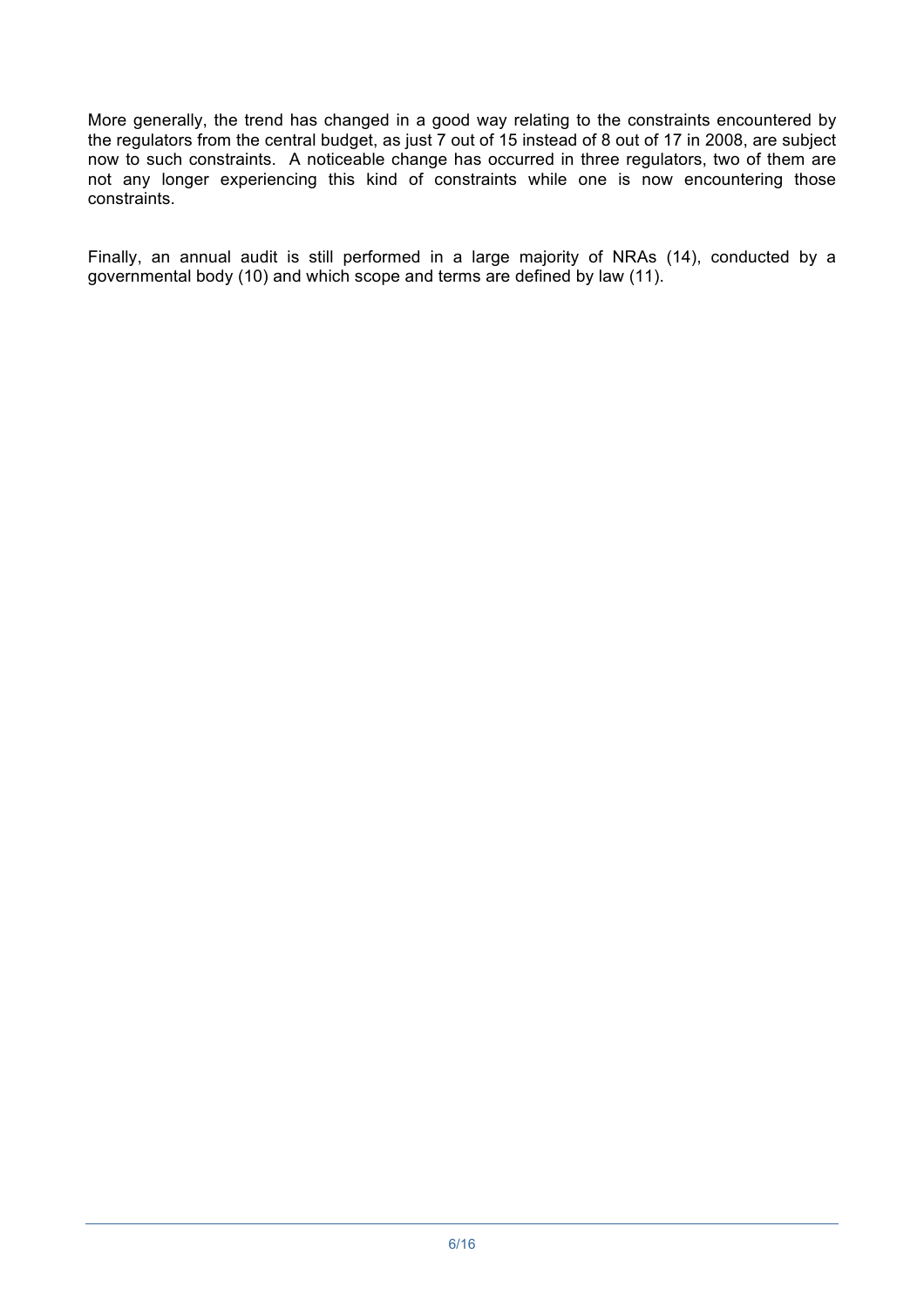# **2.2.2. Functional independence, appointment and mandate of the members**

In general, the government does not have the authority to approve or reject NRAs decisions. Only a short minority of NRAs (3) have their decisions to be approved or rejected by the government, who can sometimes also modify the decision (2). This situation is almost the same as the one prevailing during the first benchmarking with changes observed for three countries as regards the governmental supervision of NRAs decision making process. Two regulators that were not under this supervision are now subject to it while the other one gained its independence concerning this supervision.

Besides, except one NRA, the appeal mechanism of NRAs decisions remains available before administrative courts (7), civil courts (6), or any other body (Supreme Court, Ministry). Decisions generally become effective when an appeal is still pending (11), which is not just limited, in the majority of cases to errors of fact or procedure. For two of the respondents, appeal suspends the decisions' effect which was not the case in 2008.

As regard to the bodies in charge of the appointment of the regulators in chief and members of national regulators, the executive (President, Prime minister, Council of Ministers, Ministers) is still the authority mainly responsible of their appointment. However, the Parliament is directly involved in the designation process in five of the NRAs that replied to the questionnaire.

In almost all the countries (12), members of NRAs can explicitly be removed by the appointing authority. More generally, removal is possible on a case by case basis and the decision must be justified (removal for reasons of health, misconduct...). The specific causes of removal have been defined by law in 12 countries. In practice, three NRA's have experienced removal of the Chairman/Chairmen of the regulator.

In 2012 the reappointment is possible for eleven (11) national regulators and is in most of the cases legally unlimited (05 out of 13).For the rest (06 out of 13) the maximum number of consecutive terms is limited to 2 terms. One NRA has changed from a limited term to an unlimited one. In practice, twelve (12) NRAs have ever renewed one or several members of the board.

Almost all the NRAs (12 out of 15) have set up their own code of ethics (four more NRAs than in 2008), usually applying for both regulators and staff members of the regulator (10).

Beside existing legal provisions, these "codes of conduct" or "internal rules" include the following obligations:

- Incompatibilities with other professional activities / charges when in office (12). One NRA has not any more this obligation while another one adopted it.
- Prohibited ownerships in energy companies (12). Compared to 2008, two NRAs do not have this provision in their code of conduct anymore.
- Time period to be respected when leaving the NRA before employment in the energy sector (10). Two NRAs have abandoned this principle.
- Time period to be respected before ownerships acquisition (8). Two more NRA has adopted this rule.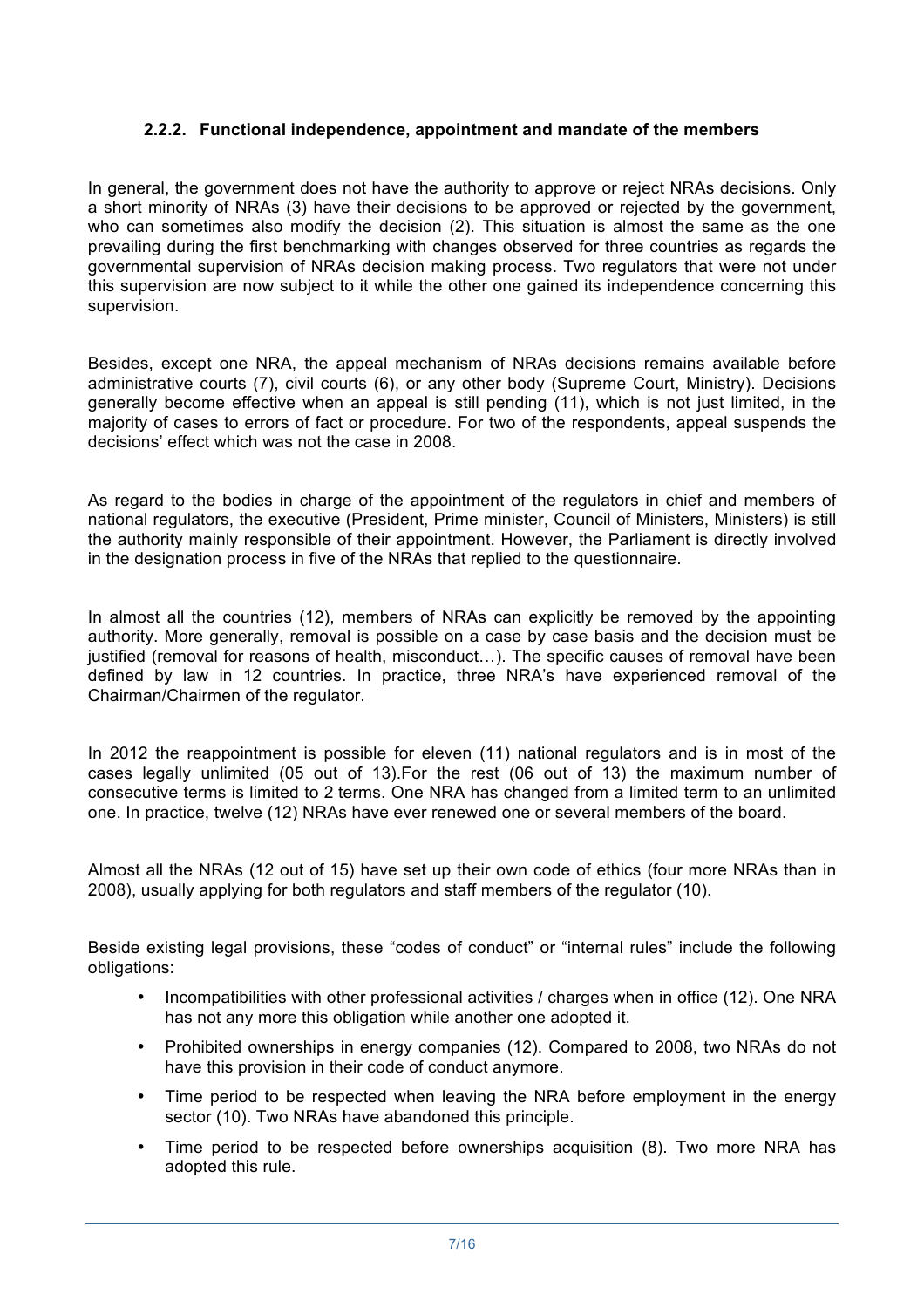• Other restrictions (11). This number includes three NRAs that haven't in 2008 any other restrictions.

The main elements to be taken into consideration as regards the appointment process of NRAs members remain the same and are related to appropriate technical skills (10) as well as a valuable academic background (12).This number (12) doesn't include three NRA where this type of background is not required anymore.

In addition, NRAs still benefit from a substantial degree of autonomy in terms of human resource, having the power to select and hire their own staff (9, this number doesn't include two NRA which has not this power anymore) upon specific criteria (15 including one more NRA), among which possible entrance exams (5 out of 15, including one more NRA while an another one NRA don't required anymore this condition).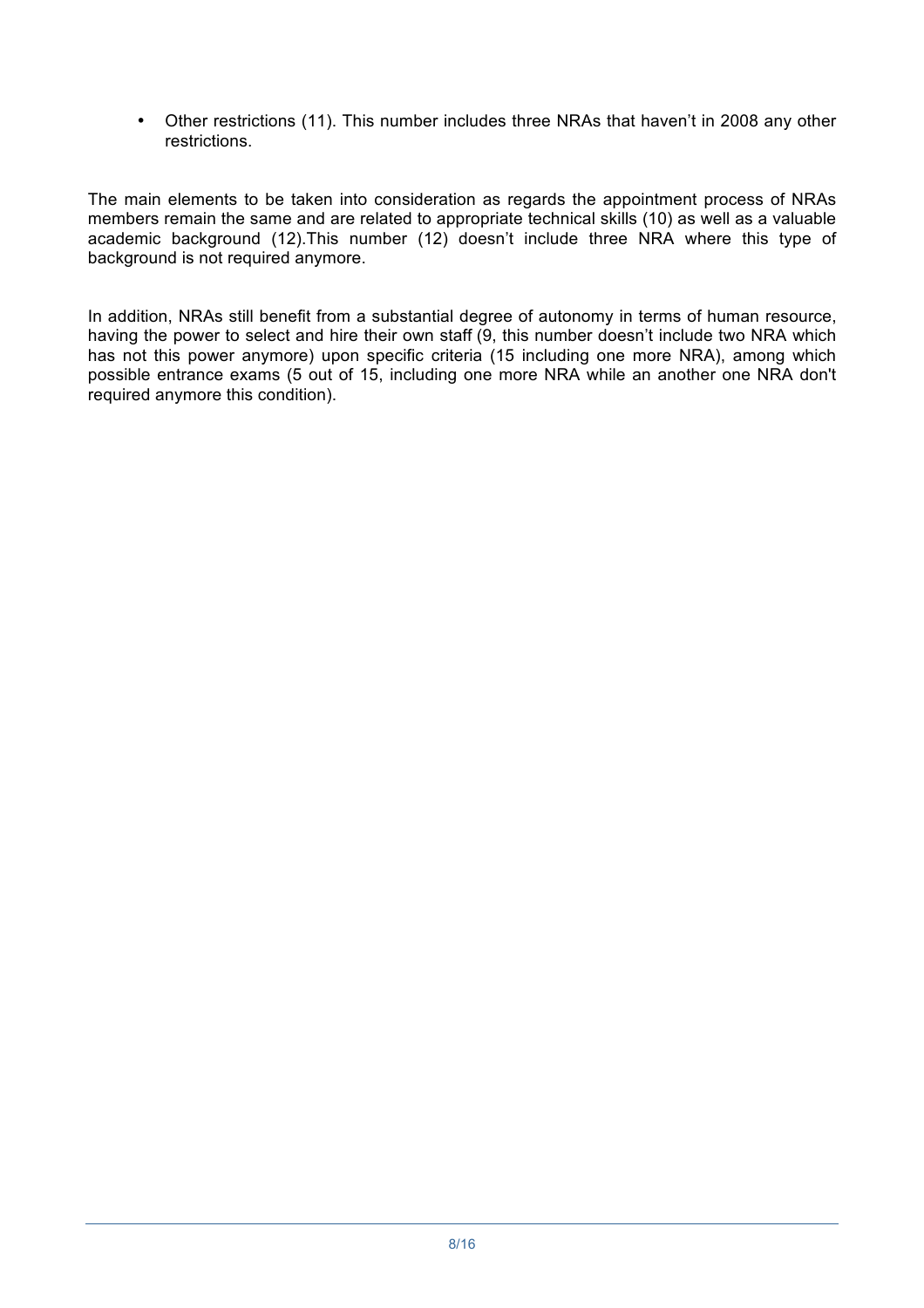# **2.3. Competencies**

The full access to the information of the regulated entities remains a largely shared characteristic among NRAs considered in this study, considering financial (13) as well as technical (14) information. Concerning the access to financial information the new answers point out that two NRAs has now just a partial access to this kind of information, on the opposite; another one has now full access to this information. As regards the access to the technical information, one NRA doesn't have it anymore.

The same trend is observed as regards to security of supply that is directly dealt with by a majority of NRAs, beginning with broad supply and demand monitoring (11) as well as regarding future demand and long-term capacity (11), notwithstanding annual investigations on security of supply that are performed by governments (11).

In one of the respondent's countries, the government doesn't conduct any longer security of supply investigations while in another one it does, as a new fact.

It also involves a generalized "quality of network" monitoring, with a possible participation in recovery measures (8) and/or the organisation of tendering procedures (6).

Compared to 2008, three countries do not participate anymore in the organisation of tendering procedures and one of them doesn't participate no longer in recovery measures.

Regarding NRAs that have set up a timetable for full opening of their energy market in 2008, most of them have not yet reached this objective. **Nevertheless, one NRA reported full opening of its national energy market.** It has to be noted that one regulator who had in the past a role in setting the timetable of market opening, does not have it anymore.

# **2.3.1.** Tariff setting

Two third of the regulators who answered the questionnaire have the power to set tariffs with three more authority that has acquired recently this responsibility. Actually, 11 regulators out of 15 have full decision power in this respect but have encountered problems of any kind during the tariff setting process.

All the respondents (15 NRAs) are responsible for fixing network tariffs or for approving methodology used to calculate these tariffs, two of those regulators had not this responsibility in 2008. The same regulators except one are also in charge of elaborating methodologies used to calculate balancing and ancillary services.

Almost all the regulators (13 out of 15) carry out a detailed evaluation of the tariffs and provide a reasoned justification for their decisions in this respect.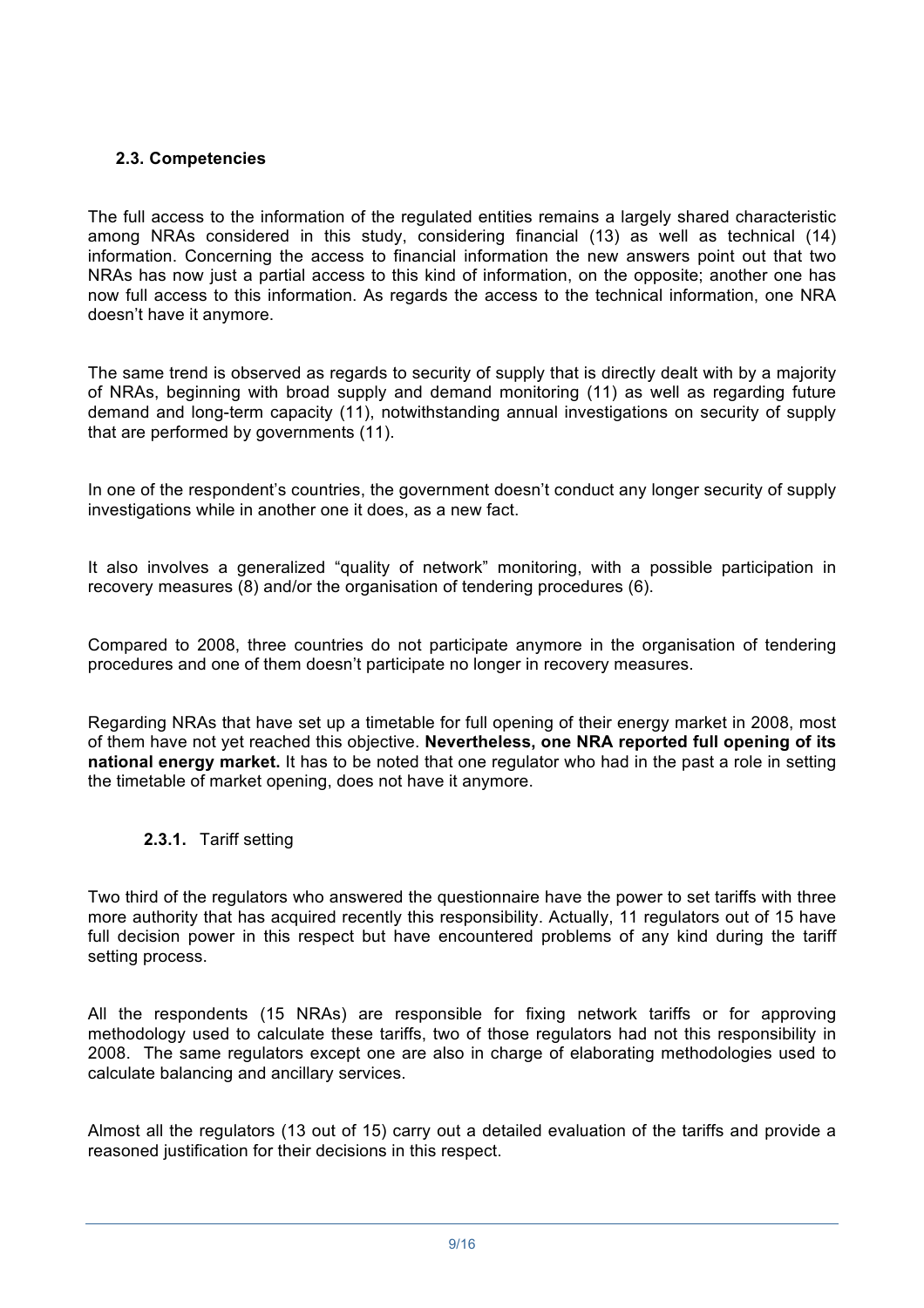The different and often combined methodologies used for the detailed evaluation of the tariffs by the majority of the regulators remain the same as the ones given in the 2008 report, as follow:

- Rate of return
- Operating costs
- Rate of depreciation
- Other: costs related to public service obligations, fuel and assets baskets regulation, price of consumer goods and annual productivity rates.

The same conclusions as the ones drawn in 2008 are still valid, with slight changes, as regards to the :

- Ability to set connection fees. Except two NRAs, all national regulators have a role with respect to this ability.
- Power to impose proportionate and non discriminatory conditions of access to the networks (13) with two more regulators that gained this power compared to 2008.
- Power to ensure that charges applied by network operators are transparent and cost reflective (13). One more country benefit now from this power.
- Power to require performance based components within tariff methodologies (12). Two other regulators are now endowing with this power.

For this update, another regulator joined the list of the regulators that benefit from additional responsibilities, such as the possibility to penalize a non-performing undertaking via a reduced rate of return (8) while another one is not in charge any more of such responsibility.

Concerning the specific needs of vulnerable customers, the NRAs (8) with other governmental bodies in thirteen (13) countries, continue to address these issues. Four (04) other countries that were not concerned by the needs of vulnerable populations are now in charge of issues related to this topic.

# **2.3.2. Licenses**

As in the first benchmarking report, the ability to issue (11) and modify (10) licences seems to be acquired for the majority of the national regulators. Otherwise some changes occurred apparently as regard to the power of NRAs to issue secondary legislation in the area of licensing and the determination of the terms of conditions of licenses (7). In fact, two regulators changed their answers to this question; one of them has gained this power while the other lost it.

The same trend as the one observed in 2008 is valid related to the responsibility of national regulators to review and monitor licenses which is given to a large number of them (10) and compliance of the actors with licenses dispositions except for one regulator that does not have this responsibility anymore .Also for the possibility to impose a fine on licensees for infraction (10). Considering the new answers, three regulators have seen their competencies reduced regarding the reporting of infractions concerning the violations of terms and conditions of licenses to another public authority, while one regulator has gained these competencies.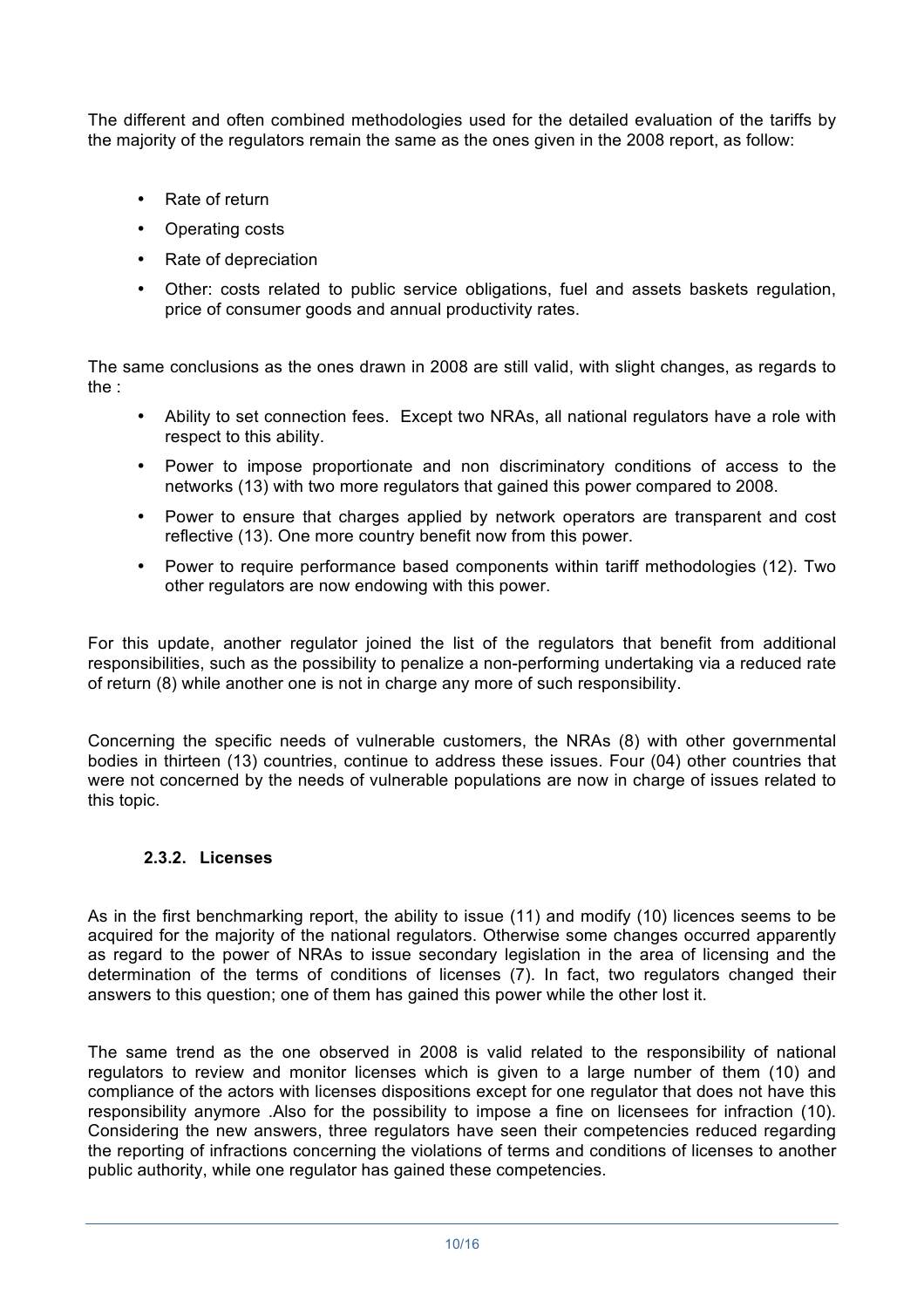Moreover, the update shows that the two national regulators that had not a dispute settlement authority among market participants in 2008, have now set up this kind of body.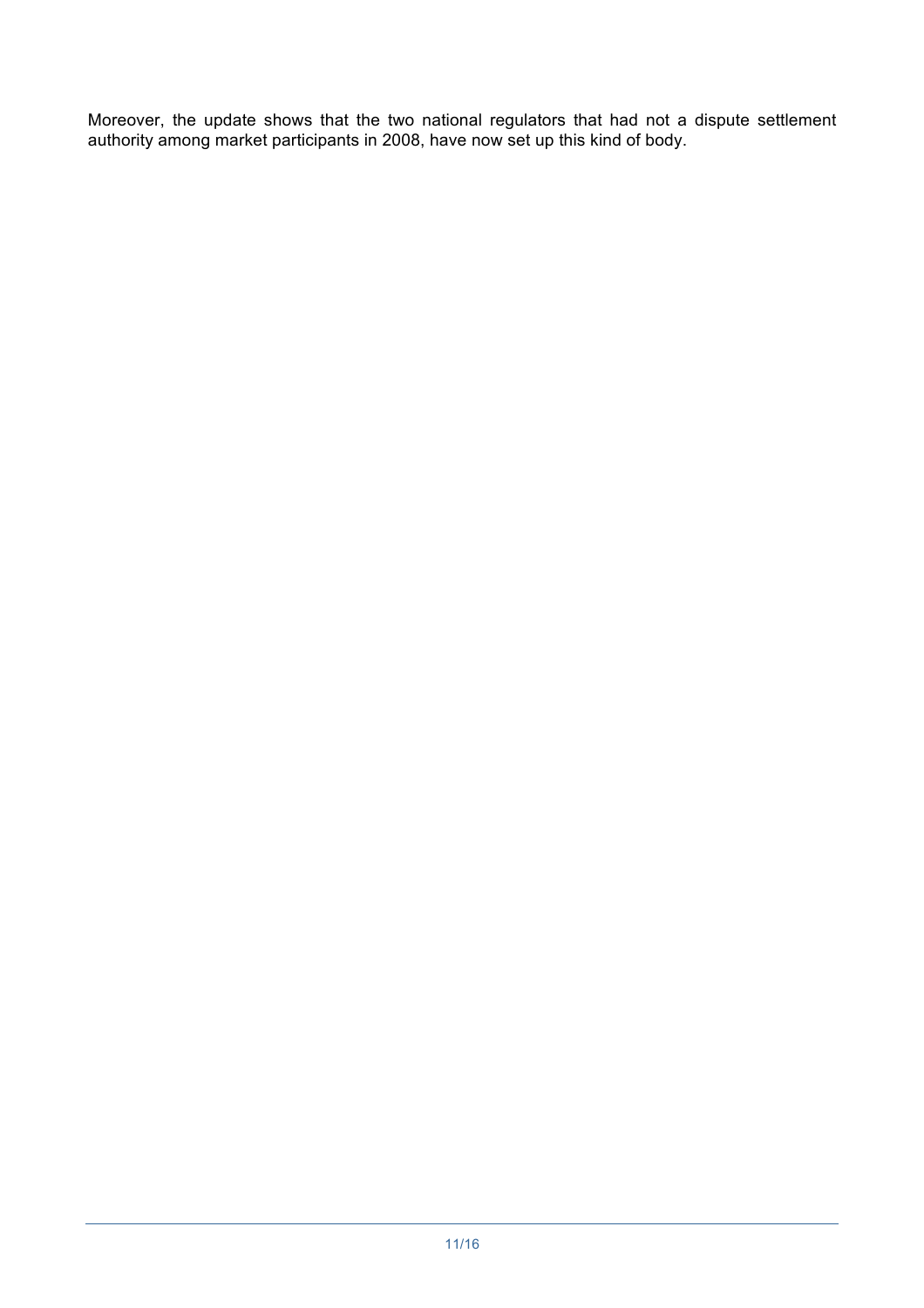### **2.3.3. Networks rules and standards**

The number of shared powers and competencies of the national regulators as regards the elaboration and enforcement of rules and standards outlined in 2008 remains in general the same. Some changes has occurred for almost five (05) NRAs affecting the ranking done in the first report from the highest to the lowest occurrence as bellow:

- Management of quality of service standards (14). Two more regulators play now a role in respect with this field, while another one lost it.
- Congestion management (14) and power to require that transmission and distribution participants correct any congestion difficulty (12). One regulator has joined the majority with regards to this ability.
- Issuance of secondary legislation, including market rules, grid codes and other such technical rules (13). Two regulators are not playing anymore such role.
- Identification of metering rules and charges (12). One regulator has not any more a role in this area.
- Power to sanction in case of violation of quality of service standards (11) with three noticeable changes related to a regulator that is now in charge of such kind of power and two others that are not any more in charge of it.
- Power to require that transmission and distribution participants correct any congestion difficulty (12). Two regulators have newly acquired this power.
- Setting or approving rules regarding the management and allocation of the interconnection capacity (9). Two more regulators are now endowing with this power.

Considering connection management mechanisms, except one regulator, all the responding NRAs still have the power to monitor the time taken by sector participants to make connections and repairs (13). Almost the same national regulators, can also intervene if the time taken is considered too lengthy (11) with one more regulator that has acquired this power and another one that can not intervene any more. The power to impose sanctions exists within 9 regulators with a change for four (04) of them, obtaining this power for one and loosing it for the three (03) others.

As regards the audited account of the revenues collected through connection management mechanisms, the results do not differ greatly from those recorded in 2008 with one more NRA.

As in 2008, almost all national regulators declare having a role with respect to utility unbundling (11) with two (02) of the regulators that doesn't have it any longer. This responsibility may cover various definitions in practice.

More than two third of the responding NRAs (9) have the duty to establish rules regarding the allocation of costs resulting from the unbundling process. Compared to 2008, two more regulators have now this duty but another one doesn't have it any more.

Indeed, the structure of the energy sector remains heterogeneous throughout Mediterranean countries. Looking at the successive answers received to the questionnaire, NRAs appear rather divided in this matter: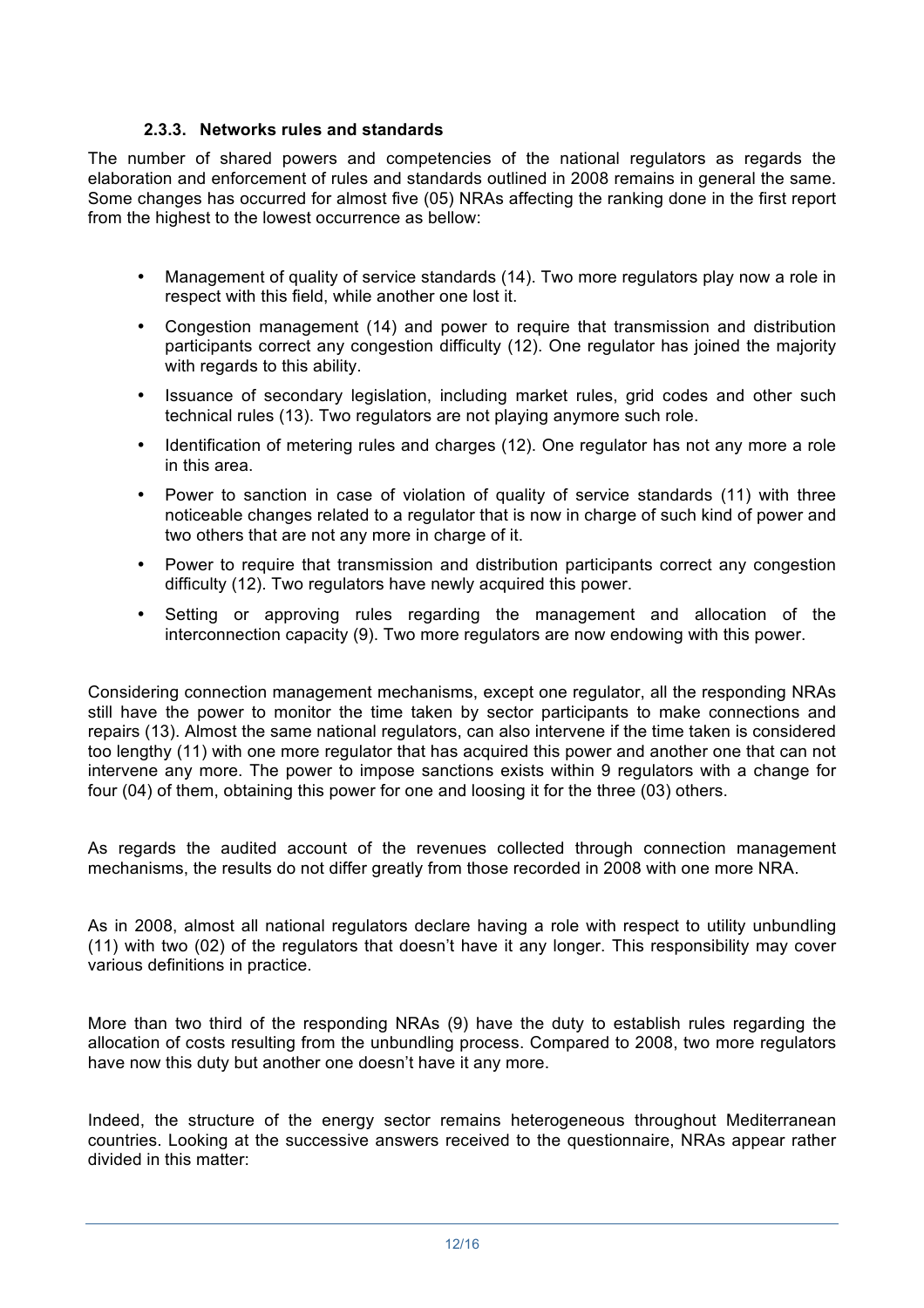- 7 out of 15 NRAs establish guidelines on how separate accounts should be drawn up for unbundled entities. The new answers reveal that one more regulator is now establishing such guidelines and another two NRAs have lost this competence.
- 8 out of 15 of NRAs have the duty to set up guidelines for compliance review and reporting of the unbundling process including three more regulators that have now this duty.

Moreover, almost the same national regulators (10) continue to have the power to request changes in accounting practices when they consider that an undertaking is not sufficiently unbundled. Compared to 2008, two more regulators are now endowed with this power while two others have lost it.

The contrasted picture given in the first benchmarking report regarding namely investment planning, third-party access to the networks and operational rules and standards changed in a certain way:

- Almost all the respondents, but one, have a role with respect to investment planning and cost recovery
- Just one regulator does not approve operational and planning standards including schemes for the calculation of total transfer capacity. The reason for this change compared to 2008, is that six (06) regulators acquired this competence.

**But**

• Eight (08) NRAs do not have the power to grant exemptions to the normal rules of thirdparty access for new investment including two more regulators that have obtained it. Besides, another regulator has lost this power.

# **2.3.4. Cooperation with other public authorities**

Compared to 2008, a majority of national regulators (12 out of 15, including one more regulator) has the responsibility for compiling information on market dominance, predatory and anticompetitive behaviour. Also, NRAs work in most cases in close cooperation with the antitrust / competition authority (14).

# **2.3.5. Environmental dimension**

As regards the impact of the energy sector on the environment (e.g. renewable, carbon-dioxide emissions trading), two more regulators are now responsible for related issues, though another two NRAs have lost this kind of responsibility.

# **2.4. Internal Organization**

The portrait of the "typical" Mediterranean regulator drawn in 2008, doesn't really change in a significant way for the most of the considered criteria.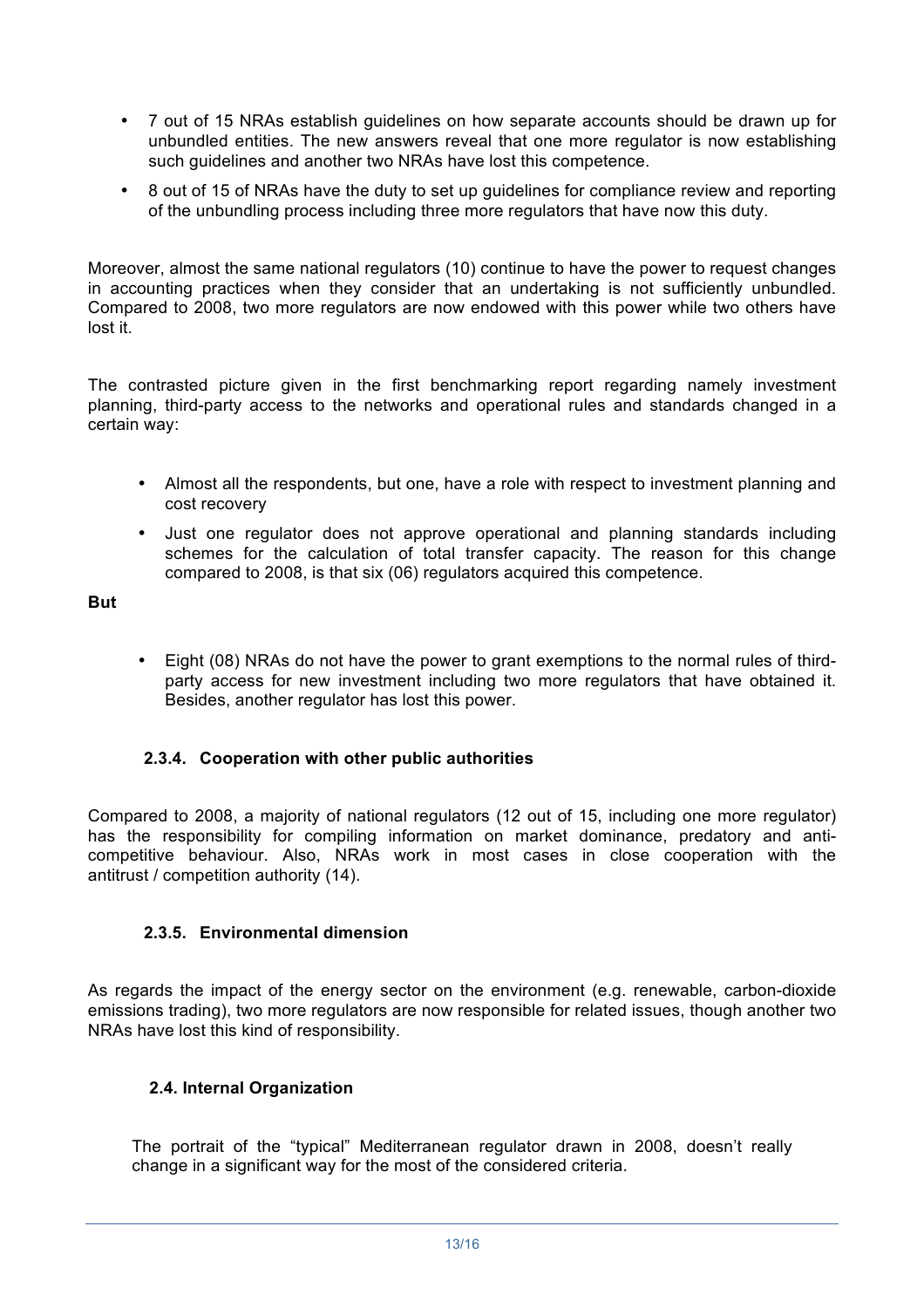#### **The Identikit of the "Mediterranean regulator" would have the following characteristics**

- The year of the establishment of the regulatory authority is still 2000 ( from 1995 to 2008);
- its board is composed of 6 members instead of 5 in 2008 (from 3 to 10);
- with an administrative staff of around 106 against 80 people in 2008 (from 18 to 467);
- salaries of regulators are still not decided by the board and comparable to those commonly observed in the energy sector ;
- salaries of administrative are in general decided by the board, and are also comparable to those commonly observed in the energy sector;
- the annual budget of the national regulator amounts increases by 68% (from 8.2 million Euros in 2008 to 14.2 million Euros in 2012); among which 45% versus 41% in 2008 are devoted to salaries, which is considered as globally appropriate;
- regulators and staff benefit unanimously from sufficient technical resources;
- the IT system appears to be rather satisfactory with a significant increase recorded by some regulators;
- the NR has its own website in the local language as well as in English , which is frequently updated;
- Finally, all relevant information needed could be found on the website in the local language and is also partially available in English for the international users.

# **2.4. Procedures for core regulation**

The sole regulator who did not allow in 2008, direct and/or indirect public participation during the issuance of its regulations, is now offering this possibility in principle without any occurrence in practice.

Besides, while two more regulators have now a specific mechanism by which they seek and receive continuous input from sector participants through formal as well as informal ways (letters, e-mails, web portal), one regulator has lost this ability.

In all cases, decisions are still taken by board members following structured voting procedures (majority/unanimity, quorum, etc.). Two more regulators have introduced a procedure to avoid deadlock in the decision-making process by giving the President / Chairman a deciding vote.

Furthermore, the possibility for any interested party to bring before the NRA a complaint against a transmission or distribution system operator is maintained for all the regulators who answers the questionnaire (15), on issues related to non-discrimination, effective competition, efficient functioning of the market, transmission and distribution tariffs and provision of balancing services. Compared to 2008, this competency is now shared in general with another public authority (12 including four more regulators).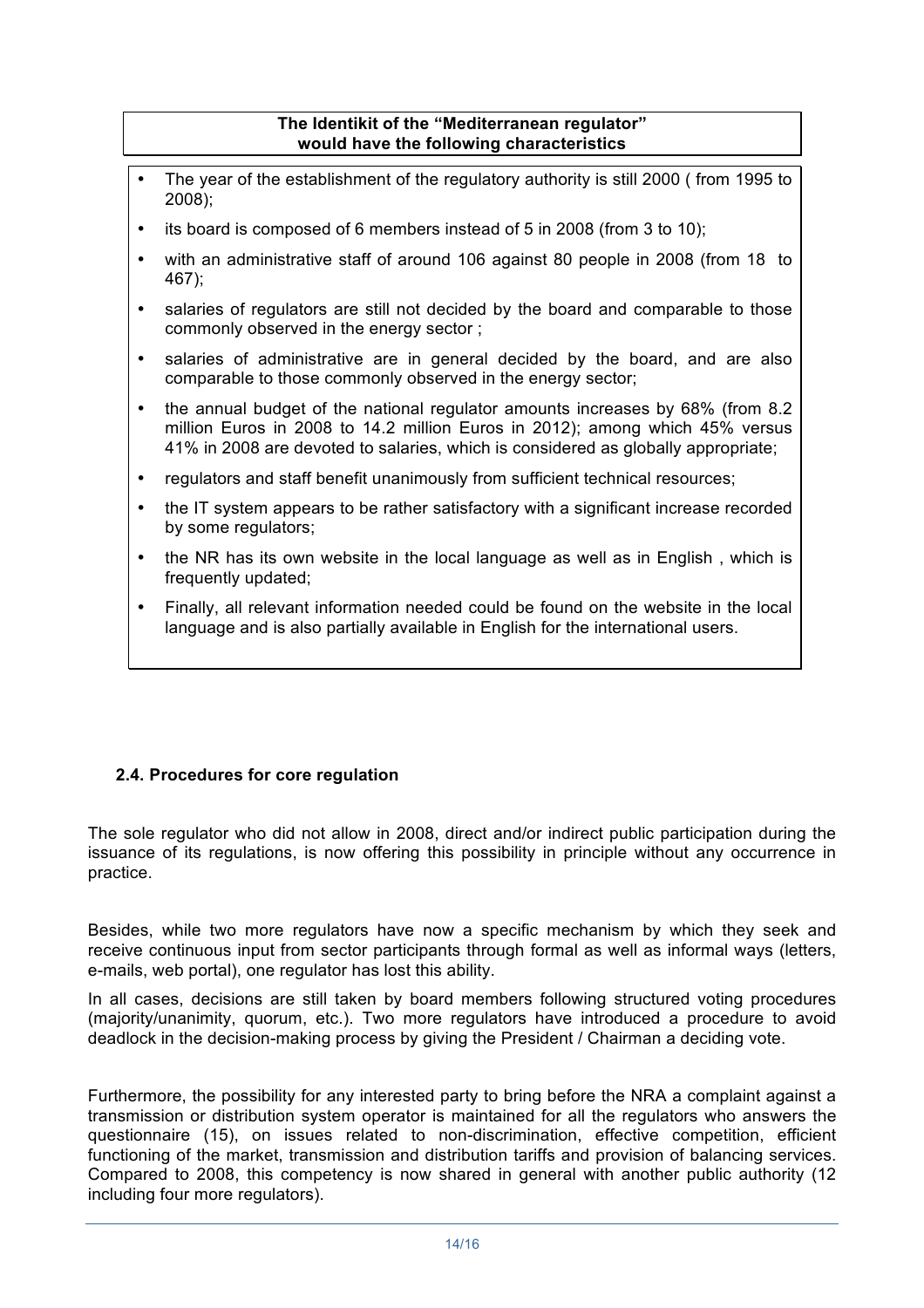Almost half of the regulators conduct public hearings on complaints. As regards the protection of confidential information, specific rules are setting up by all NRAs. It is interesting to notice that one more regulator is conducting now such hearings, though another one does not do it anymore.

# **2.5. International activities**

Compared to the previous report, except two NRAs, almost all regulators (13) have the legal and financial ability to become members of international institutions without generally a necessary governmental approval (12). The governmental approval is not required any more for one regulator while it became an obligation for another one.

All respondents currently participate in the decision making process of international institutions.

# **2.6. Enforcement**

The power to sanction sector participants is now shared by all the NRAs (15) including two more regulators. Two thirds of the NRAs send a public letter to the chief executive of the undertaking to inform him about the decision taken. This includes one more NRA and excludes another two regulators.

Also, regulators have still various tools to fulfil their duties :

- Through the publication of comparative performance reports (13); with one NRA that is not using this tool any more.
- By recommending or imposing fines for failure to comply with licenses requirement and secondary legislation (12). Compared to 2008, one more NRA uses now this type of tools, while another one lost it.
- by revoking, suspending or modifying licenses (11).
- By another enforcement mechanism (11). Two more NRA has now such tool.

In practice, the sanctioning powers are used in seven (09) countries including one more NRA.

# **2.7. Accountability**

Regarding accountability, some changes occurred compared to 2008 with respect to the following subject :

- issue an annual activity report (15) received by a higher body (14);
- Cooperate regularly with other public bodies (13); one more regulator has now this kind of cooperation and one NRA doesn't have anymore.
- have their decisions officially published (including on their website) (15).This number includes two more NRAs;